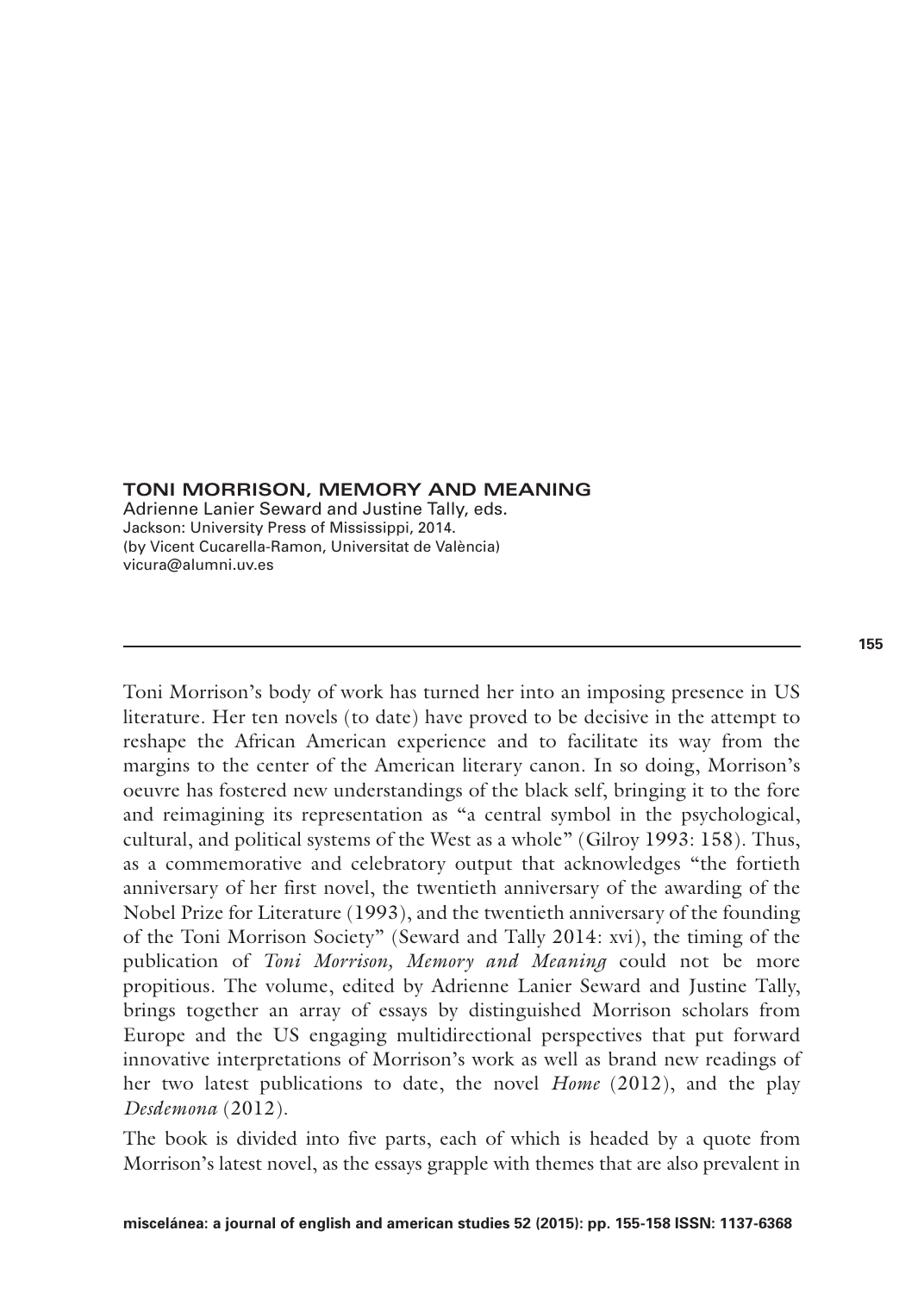*Home*, and framed by a couple of poems that belong to acclaimed poets Rita Dove and Sonia Sanchez.

Carolyn C. Denard, founder of The Toni Morrison Society, opens the volume with an enlightening foreword in which she honors Morrison's literary status as a writer of the first order. Taking their cue from this, both editors remind us that reading Morrison is to read beyond the page (Seward and Tally 2014: xv) and present her tenth novel in which the nature of love and its musings, once more, lie at the core of the story.

Part one is made up of four essays that explore the concept of belonging and lay bare the literary framework taking into account the humanist and modernist approach that Morrison's work encompasses. In the first chapter Philip Weinstein reviews the concept of the 'Africanist presence' that Morrison developed in her 1992 study *Playing in the Dark*. Weinstein contends that the author tries to counteract a depiction of romanticized blackness in her work by delving into raw concepts such as belonging and unbelonging that ultimately signal the pitfalls of innocence and commit the reader to read at great risk. Unbelonging is precisely the key concept of Marc C. Conner's contribution in which he highlights the figure of the outcast in several of Morrison's novels and winds up stating that by understanding the world as an ontological space such sense of homelessness, as portrayed in Toni Morrison's work, reflects the "crisis of modernity" (Seward and Tally 2014: 20). In her essay dealing with Morrison's trilogy (*Beloved, Jazz* and *Paradise*) Ann Hostetler focuses on the trope of the dead girl –common to the three novels– offering the author's version of a feminized history, or *her*story, in which the trope of the dead girl opens out towards a larger cultural narrative that voices the ongoing sufferings of black women. Dana A. Williams closes this first part linking the concept of belonging to Morrison's professional work as an editor and thus agent and curator of the African American cultural identity.

Part two is devoted to the crucial role of memory in Morrison's work. With an emphasis on *The Bluest Eye* and *Paradise* Cheryl Wall shows how blackness has historically been fetishized in spite of the black self. Morrison's novels, Wall submits, offer spiritual cartographies that show the way towards acknowledging the completion of black subjectivity. Claudine Raynaud and Evelyn Jaffe Schreiber analyze *Beloved* and *A Mercy* respectively and draw on memory as the tenet for the return of the repressed that can reconfigure a black self, for both scholars argue that creation is memory work. On the other hand, Lucille Fults reads *Love* as a meaningful depiction of the outcomes of the racist zeitgeist of the Civil Rights era as the novel, Fults argues, offers a nuanced reexamination of the multifarious choices that the black community had to put up with in such tumultuous times.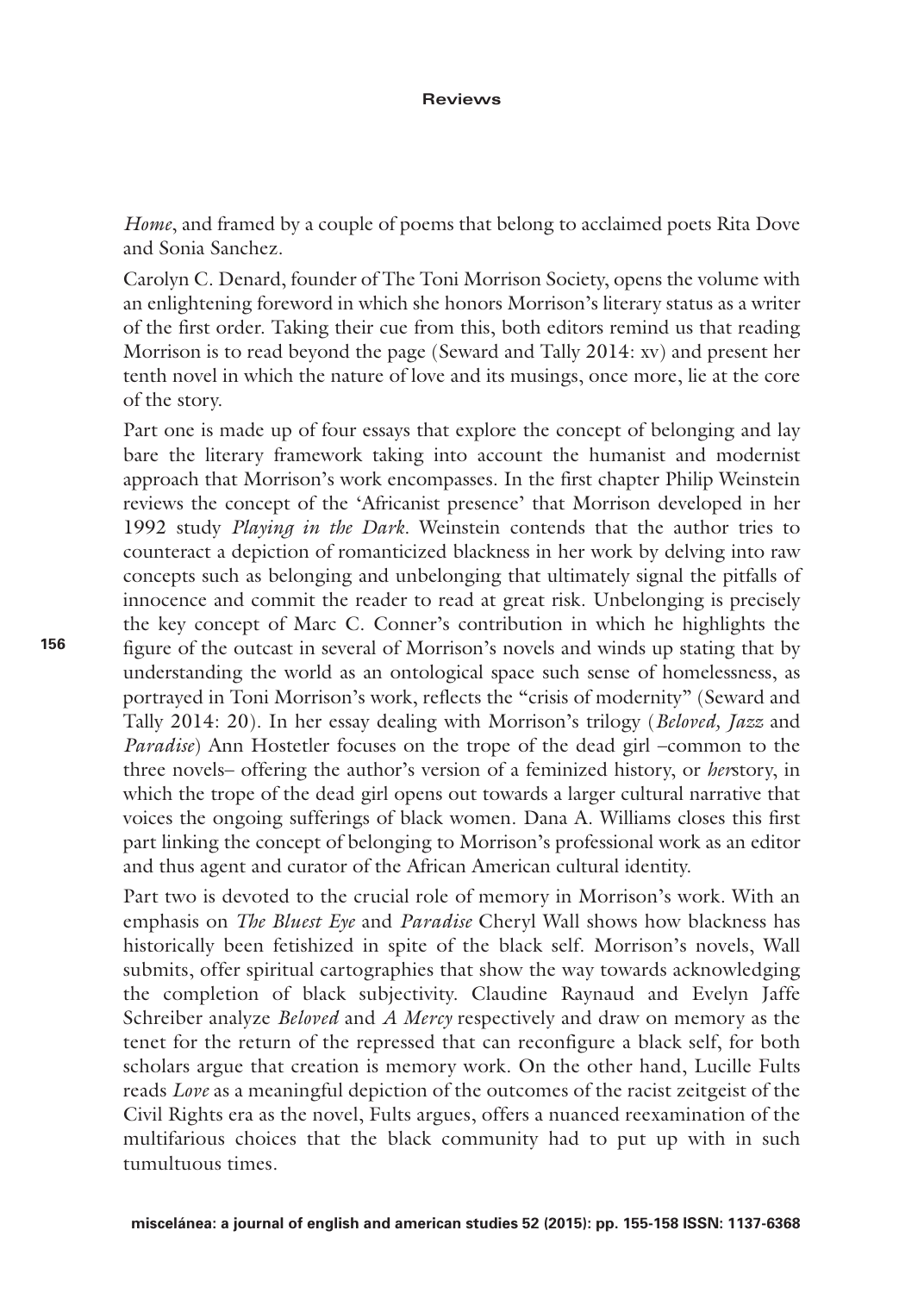#### **Reviews**

Part three is entirely dedicated to Morrison's indebtedness to the Bible as a ur-text central to each end every single one of her novels. Toni Morrison herself once admitted that the "Bible wasn't part of my reading, it was part of my life" (in Brown 1999: 157). Shirle A. Stave traces Morrison's position on Christianity in her study of the author's acclaimed trilogy and points how misogynistic violence impinged on black women and how Morrison eventually came to disregard a theology that privileges spirit over flesh. Katherine Clay Bassard's essay feeds on black women's biblicism from the nineteenth century to the present to ponder black women's religious agency in Morrison's rendition of Christianity. The exploration of John Winthrop's sermon "A Model for Christian Charity" serves Justine Tally to propose a typological reading of Morrison's trilogy in which The Law of Nature and The Law of Gospel intermesh to offer the healing of the black community. To finish this third part, David Carrasco continues to surmount a religious vision of the magical and biblical flight through his reading of *Song of Solomon*. In it Carrasco asserts that the flight encodes a spiritual meaning and acts as a religious strategy to fight racial sufferings.

Part four is a palimpsest of identity-building and search for an African American integrity. Through her reading of *Beloved* Lovalerie King discusses the concepts of identity and property under the slavery system to highlight, mirroring Sethe's whereabouts, black slaves' refusal to be defined as subhuman. Tessa Roynon selects *Song of Solomon, Beloved, Jazz* and *Love* to suggest that such novels bring about fresh readings of black integrity as they eschew the American legal system by presenting alternative means of social atonement. Alma Jean Billingslea Brown contends that *Song of Solomon* traces back Milkman's identity through folklore and the African legacy and, drawing on *Home*, Valerie Thomas studies the process of the decolonization of the black psyche as the perfect means to achieve a balance that can allow for the representation of African American subjectivity.

The last part of the volume praises the representation of the aesthetics of several of Morrison's novels. Claudia Brodsky blends the political and the cultural in Morrison to challenge Walter Benjamin's assumption of the conflicting nature that fuses aesthetics and politics. In tune with Brodsky's essay, Herman Beavers presents *Tar Baby* and *Paradise* as an exploration of alternative forms of female representation in which black aesthetics takes central part. Jan Furman centers on *Home* to pinpoint Frank Money's geographical and psychological journey, in which trauma arises to facilitate self-acceptance and a healthier version of masculinity. Mar Gallego-Durán's chapter also focuses on male identity with special interest in the representation of white masculinity as it is conjured up in *A Mercy*. The white patriarchy that Morrison presents plunges into the difficulties that ethnic epistemologies had to endure from the outset in the nation that was to be known